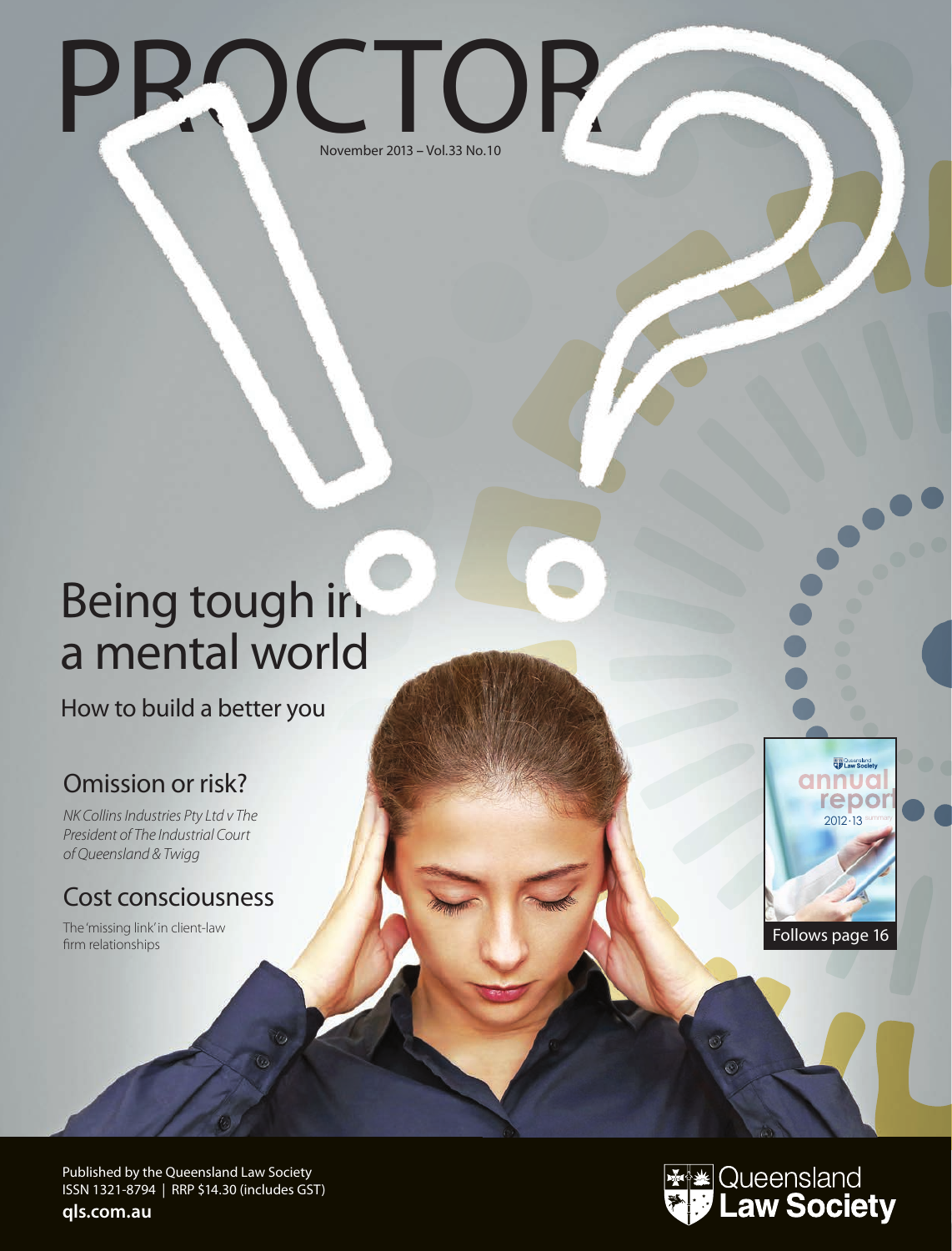# Being tough in a mental world

How to build a better you

*'Mental toughness' is the quality that enables us to overcome and excel in difficult personal and professional situations. Performance and positive psychologist Jonathan Chan explains how tweaking the way we think and behave can enhance it.*

To sustain personal and professional excellence, you need the ability to harness personal assets such as your strengths, self-belief and proactivity.

You must also be able to draw readily on your physical and mental reserves.

Demanding circumstances in which this will be required may include being faced with the stress of a 'critical moment', needing to bounce back from adversity, making and following through with tough decisions, and enduring lengthy physical or mental challenges.

One attribute that consolidates your winning capability is your level of 'mental toughness', which can be described as a reservoir of critical personal assets that enables individuals to maintain excellence and contributes to fortifying their 'psychological armour'.

It is the mental mettle that not only withstands "the slings and arrows of outrageous fortune",<sup>1</sup> but also provides a psychological safeguard assuring us that we are capable and ready to "take arms against a sea of troubles".2

The scientific exploration of performance domains – such as elite sport, the military, healthcare, emergency services and the corporate boardroom – has allowed us to >> qls.com.au/lovelawlivelife identify the psychological success factors, which enable us to sustain personal and professional high performance.

Research in performance psychology, such as that by Dr Daniel Gucciardi,<sup>3</sup> identifies the indicators that shine brightest in those who perform to their highest level of physical and mental capacity:

- Self-belief the certainty and confidence in our personal capability to achieve success*.*
- Buoyancy the ability to effectively manage the ups and downs of everyday life.
- Optimism the tendency to expect positive events in the future, and attribute positive causes and outcomes to different personal events.
- A success mindset the desire to achieve success and the ability to act on this motive.
- Attention regulation the ability to focus on what is relevant while ignoring irrelevant information.
- Emotional regulation an awareness of, and ability to use, emotionally relevant processes to drive optimal performance.
- Context knowledge an awareness and understanding of the performance context, and how to apply this knowledge in achieving success.
- $\cdot$  Resilience the ability to bounce back and adjust from setbacks and adversity.